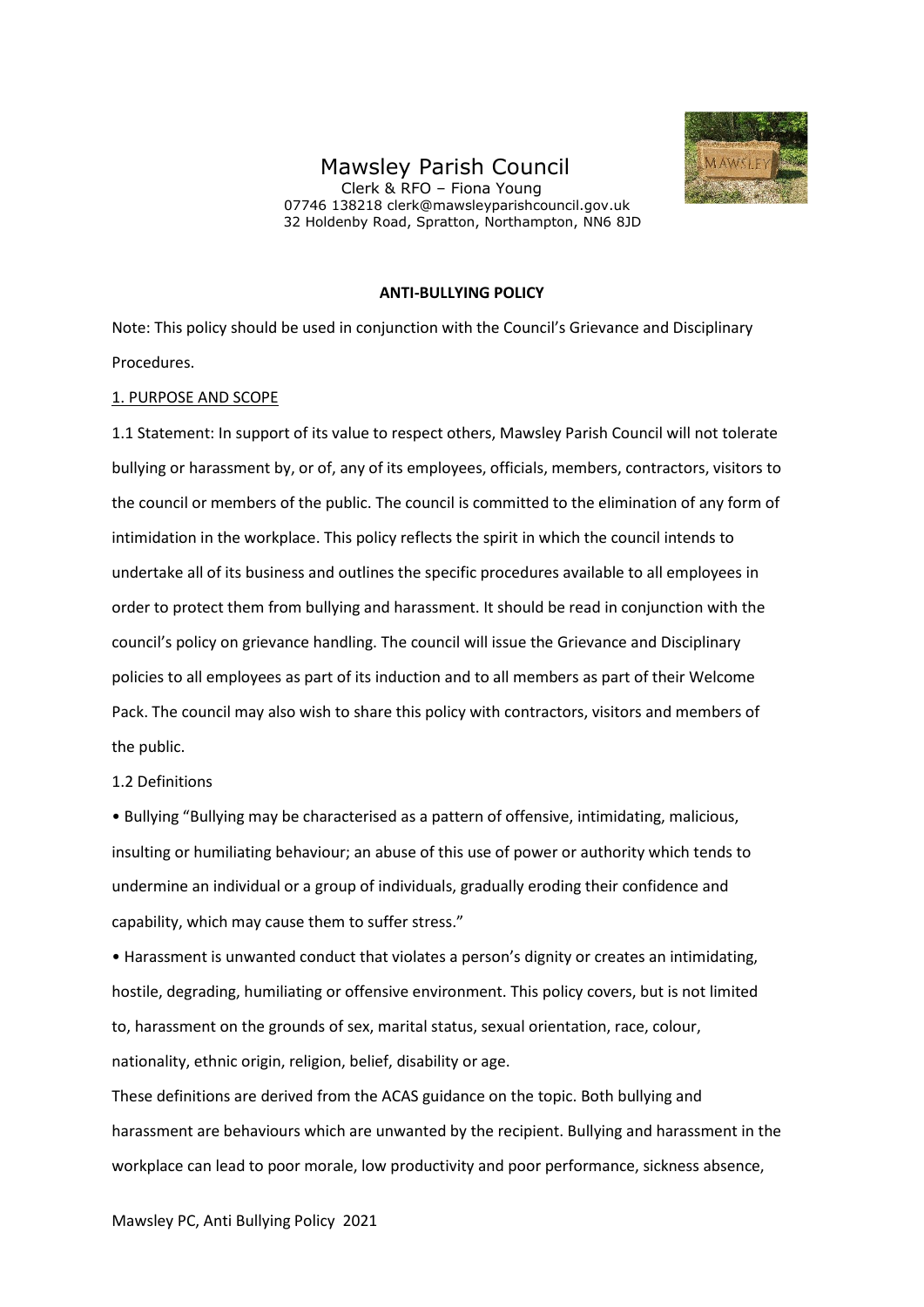lack of respect for others, turnover, damage to the council's reputation and ultimately, Employment Tribunal or other court cases and payment of unlimited compensation. 1.3 Examples of unacceptable behaviour are as follows; (this list is not exhaustive) Spreading malicious rumours, insulting someone, ridiculing or demeaning someone, exclusion or victimisation, unfair treatment, overbearing supervision or other misuse of position or power, unwelcome sexual advances, making threats about job security, deliberately undermining a competent worker by overloading work and/or constant criticism, preventing an individual's promotion or training opportunities. Bullying and harassment may occur face-to-face, in meetings, through written communication, including e-mail, by telephone or through automatic supervision methods. It may occur on or off work premises, during work hours or non-work time.

#### 2 Anti-bullying Policy

1.4 Penalties: Bullying and harassment are considered examples of serious misconduct which will be dealt with through the Grievance Procedure at Gross Misconduct level and may result in summary dismissal from the council for employees or through referral to the Standards Board for England, as a contravention of the Members' Code of Conduct which may result in penalties against the member concerned. In extreme cases harassment can constitute a criminal offence and the council should take appropriate legal advice, sometimes available from the council's insurer, if such a matter arises.

1.5 The Legal position: Councils have a duty of care towards all their workers and liability under common law.

#### 2. PROCESS FOR DEALING WITH COMPLAINTS OF BULLYING AND HARASSMENT

2.1 Informal approach – Anyone; employee, contractor, member or visitor, who feels he or she is being bullied or harassed should try to resolve the problem informally, in the first instance. It may be sufficient to explain to the person(s) involved in the unwanted behaviour that their conduct is unacceptable, offensive or causing discomfort.

## 2.2 Formal approach

2.2.1 Employees: Where the employee feels unable to resolve the matter informally any complaint about harassment or bullying can be raised confidentially and informally, initially with the Chair of the Council or another councillor if more appropriate. It may be appropriate for the complaint to be put in writing after the initial discussion with the Councillor, as this will enable the formal Grievance Procedure to be invoked.

Mawsley PC, Anti Bullying Policy 2021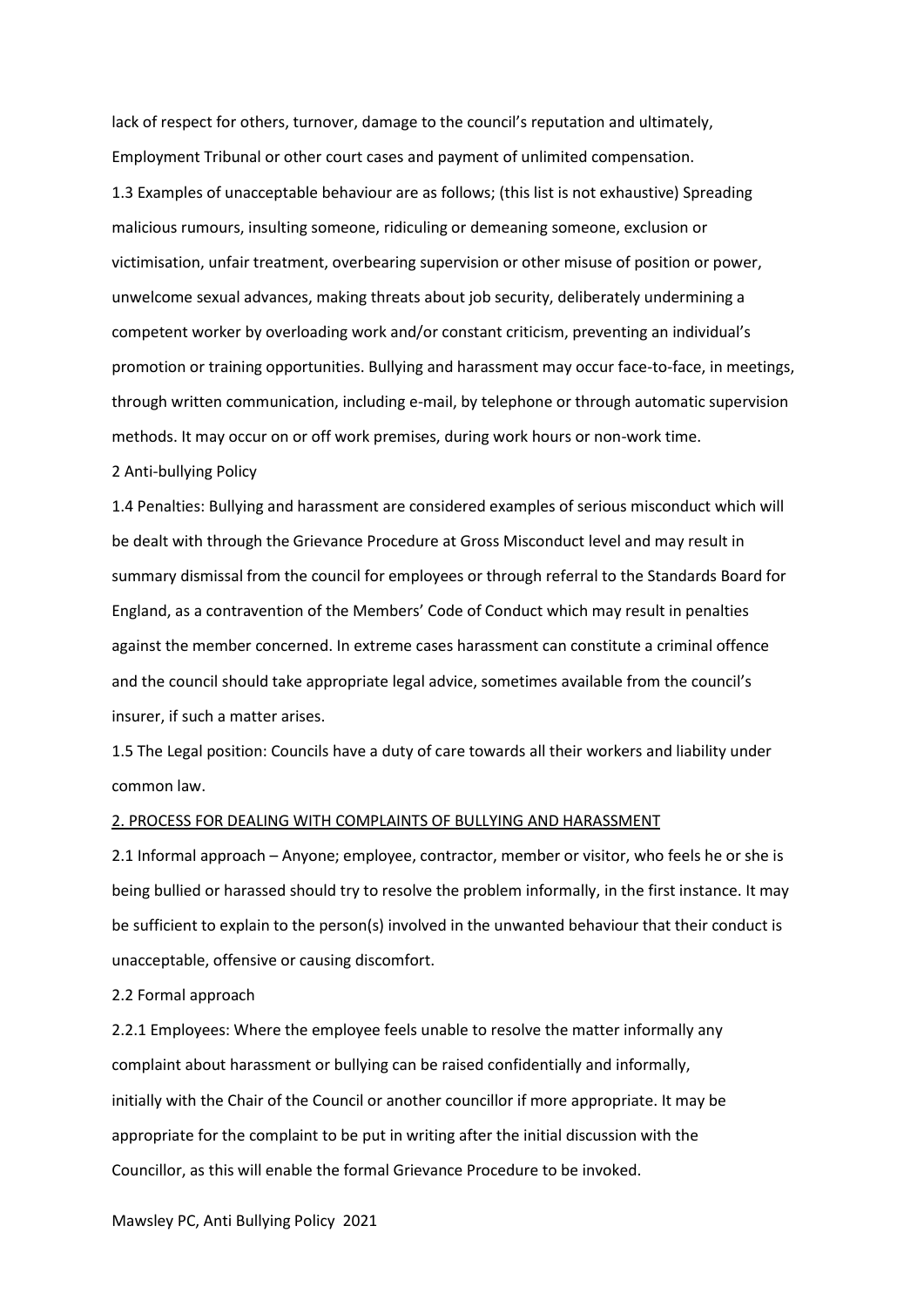2.2.2 Others - Any other party to the council, other than an employee who feels they are being bullied or harassed should raise their complaint with a councillor, where possible, or the Monitoring Officer if an informal notification to a member has been unsuccessful at eliminating the problem or where a member is directly involved in the bullying or harassment. The complaint should then be investigated and a hearing held to discuss the facts and recommend the way forward. A member of the public who feels he/she has been bullied or harassed by any member or officer(s) of the council should use the council's official Complaints Procedure.

2.3 Grievance – Employees only. A meeting to discuss the complaint with the complainant will normally be arranged within five working days of a written complaint being received and will be held under the provisions of the council's Grievance Procedure. This meeting will be to discuss the issues raised and a way forward for the member(s) of staff involved. Employees have a right to be accompanied by a work colleague or a trade union representative at this meeting. A full investigation of the complaint will be held by an officer as appointed by the Chair/councillor who is handling the process. It may be appropriate for an external investigator to be involved in order to maintain objectivity and impartiality. The Hearing Panel will publish its recommendations following deliberation of the facts. An action plan should be made available to the complainant to demonstrate how the problem is to be resolved. It may be decided that mediation is required and the council should contact NALC. The employee will have a right of appeal. At all times the confidentiality of the grievance will be of paramount importance in order to maintain trust in the process hence details of the full grievance will not be shared with the full council without prior approval by the complainant. The council will commit not to victimize the complainant for raising the complaint once the appropriate grievance/disciplinary process has been concluded.

2.4 Disciplinary Action - Following a Grievance Hearing or investigation into allegations of bullying or harassment a full report will be made to all parties and this may result in disciplinary action being taken against the perpetrator of the alleged action/behaviour. For an Employee found to have been bullying/harassing others the council's Disciplinary procedure will be followed. For Members who the council reasonably believe have been bullying or harassing another person(s) whilst undertaking council activities the action taken must be reasonable and in some cases counselling or training in appropriate skill areas e.g. interpersonal communication,

Mawsley PC, Anti Bullying Policy 2021